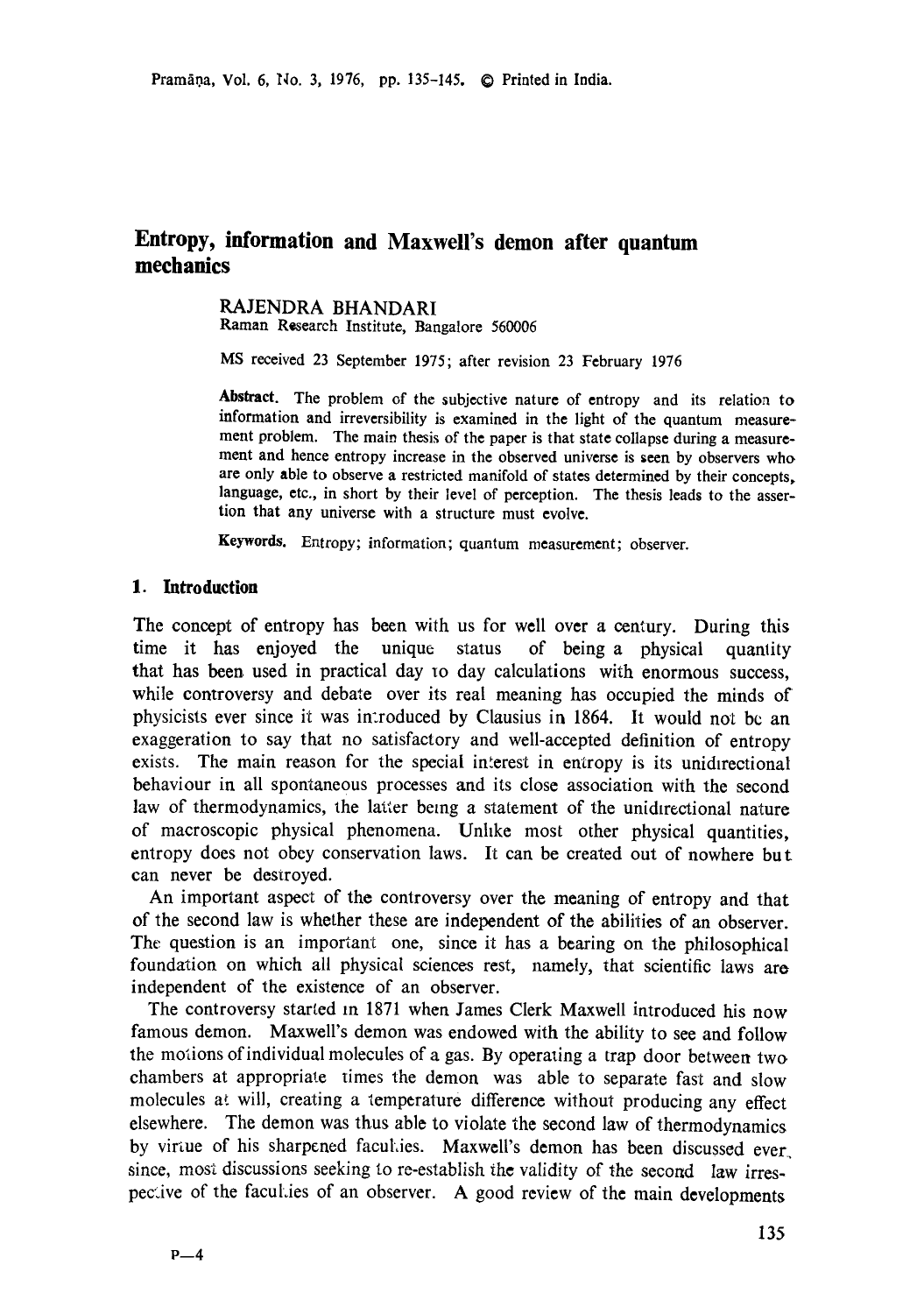in the problem is contained in an article by Ehrenberg (1967). An important byproduct of the efforts to ' exorcise' Maxwell's demon was the appreciation of the intimate relation between entropy and information discovered by Szilard and further developed by Brillouin (1960  $a$ , 1960  $b$ ). The latter showed with the help of a series of thought experiments that if the demon is restricted to using known physical means of perception, he would require a source of negentropy to observe the molecules and the amount of negentropy spent in an observation would always out-balance the amount of negentropy that can be created with **the** help of the information obtained in the observation, thus preventing the demon from being able to violate the second law on a global basis. Brilloum draws the conclusion from this that information is equivalent to negentropy and *vice-versa*.\* The idea has been developed further by Jaynes (1957  $a$ ,  $b$ ) who has proposed a "subjective statistical mechanics' based on information theory and the ' principle of least biased inference' It is not uncommon to find in recent literature the terms information and negentropy being used synonymously.

The identification of entropy with an inherently subjective quantity like information is, however, not without difficulties. We intend to show in this paper that if this identification be made the basis of a fundamental definition of entropy, far reaching implications, both physical as well as philosophical must result. This is particularly true in view of developments in physics like quantum mechanics and high energy physics.

The second main point we wish to deal with in this paper concerns the Maxwell's demon problem. Most treatments, including those of Brillouin have regarded the demon as a measuring instrument obeying the laws of physics, and hence subject to the inevitable fluctuations in the environment. We feel, however, that a new dimension is added to the problem when we take into account the new facts revealed by quantum mechanics, particularly by the quantum measurement problem. There has been ample discussion of the measurement problem in quantum mechanics to show that one has to go beyond this simpleminded concept of an observer to deal with observed phenomena. We intend to do this in this paper and discuss the problems of entropy, irreversibility, quantum measurement and their inter-relationships from a point of view that regards the observer as an indispensible element in a complete description of physical reality (whatever the term might mean). Some preliminary thoughts along this line were reported elsewhere (Bhandari 1974).

# **2. Subjectivity of entropy**

We shall discuss m this section from very general considerations the elements of subjectivity present in the statistical as well as in the phenomenological definitions of entropy, without going into the implications of quantum mechanics.

In statistical thermodynamics the entropy  $S$  of an isolated system is defined as

$$
S = k \ln W \tag{1}
$$

where  $k$  is Boltzmann's constant and  $W$  is the number of microstates or 'complexions' accessible to the system. The definition of what constitutes an accessible

<sup>\*</sup> Brillouin was preceded in this identification by Shannon who had, in 1948 given the name **entropy to** his newly formulated uncertainty function in comrnunicatiom.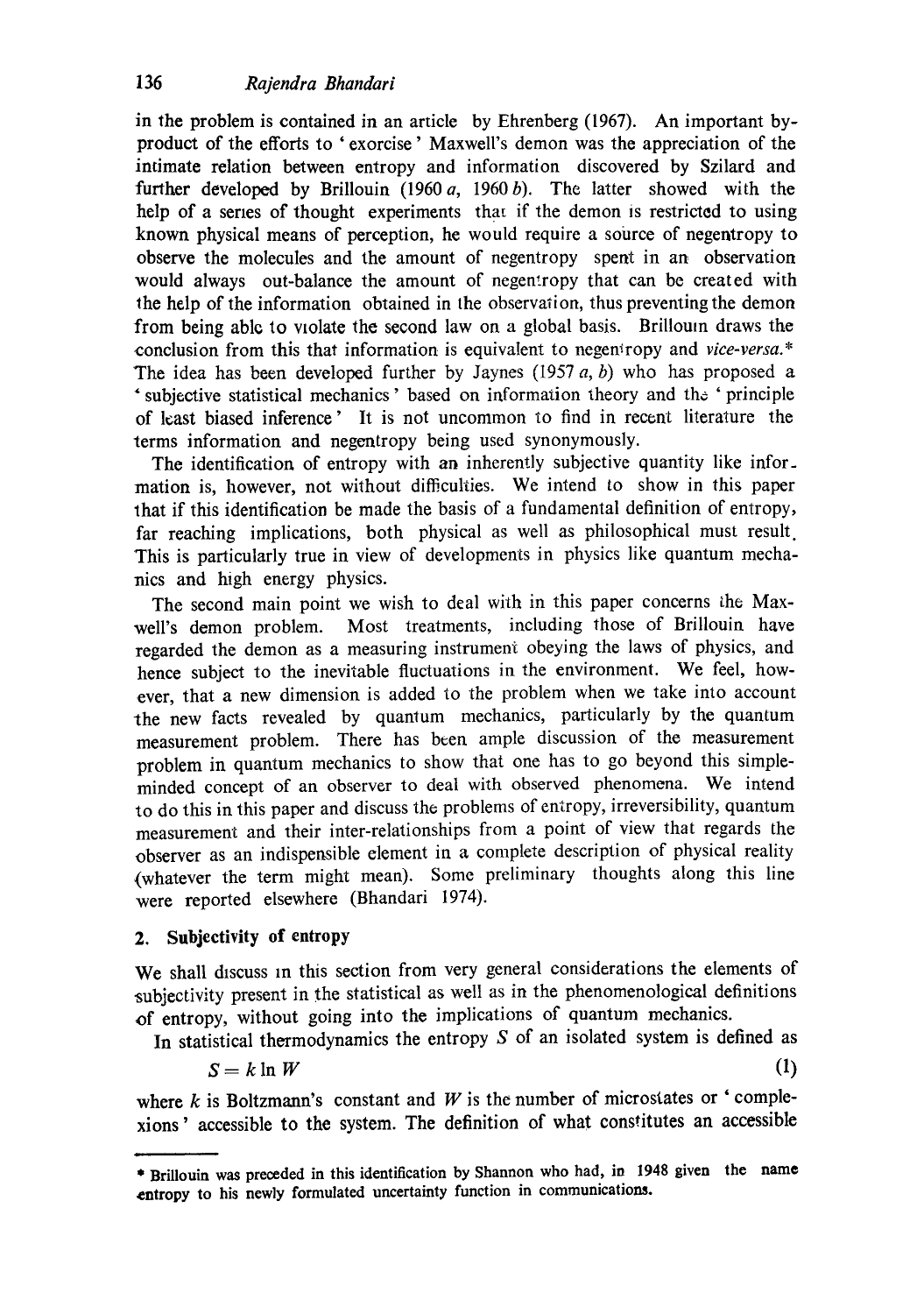microstate requires some care. In principle there is no reason why any conceivable microstate of the system should be considered inaccessible. One has to go further, therefore, and say that all microstates that are compatible with available 'knowledge' about the system should be considered accessible and those that are not should be considered inaccessible. In fact, according to the principle of least biased inference, one must assign equal a-priori probabilities to all states unless one has additional knowledge that requires one to favour some microstates over others. In the latter case, the entropy is given by a more general expression:

$$
S = -k \sum_{i} p_i \ln p_i \tag{2}
$$

where  $p_i$  is the a-priori probability for the *i*-th microstate. The entropy defined this way is manifestly a subjective quantity and would be of little use in physics. For example, if one wanted to calculate the entropy of a glassful of water and one did not know anything about 1he system except that it is 100 grams of water, one must count all the states with energies corresponding to the entire temperature range between  $0^{\circ}$  and  $100^{\circ}$  C as accessible states. We, therefore, have to restrict the definition even further before it can represent the objective, physical entropy of physics. We have to decide on a definite set of parameters of a system which can be considered to be given Irrespective of whether one measures them or not and knowledge of these quantities must be used as constraints on the possible microstates of the system. The entropy would then have a definite common value for all observers who agree on this set of parameters beforehand. The most commonly used parameters are the macroscopic paramelers like energy, temperature, pressure, volume, magnetization, electric polorization, applied stresses and so on. The entropy calculated with known values of these parameters is then the physical entropy of the syslem. An important property of these macroscopic parameters is that the entropy thus calculated is insensitive to the precise accuracy with which these parameters are known. One must count all the states compatible with any values of the parameters lying within the range of errors of measurement, but the parameters chosen are such that the change in the total number of states when the experimental accuracy changes make an insignificant change in the entropy. This is the additional factor that accounts for the seemingly objective nature of the physical entropy. The fact remains, however, that the value of the entropy depends upon the choice of macroscopic parameters as being special by the observer and is, in this sense, subjective. This choice is in turn determined by the fact that the observer is unable to deal with individual molecules.

It could be argued that after all there does exist a well-defined procedure for measuring the entropy experimentally, using the phenomenological definition according to which the entropy change  $\triangle S$  between two thermodynamic states 1 and 2 is given by,

$$
S = \int_{\frac{1}{\text{rev}}}^{\frac{2}{\text{rev}}} \frac{dQ}{T} \tag{3}
$$

where  $dQ$  is the heat given to the system at T, the system being taken from state 1 to state 2 along a reversible path. A discrepancy between the measured and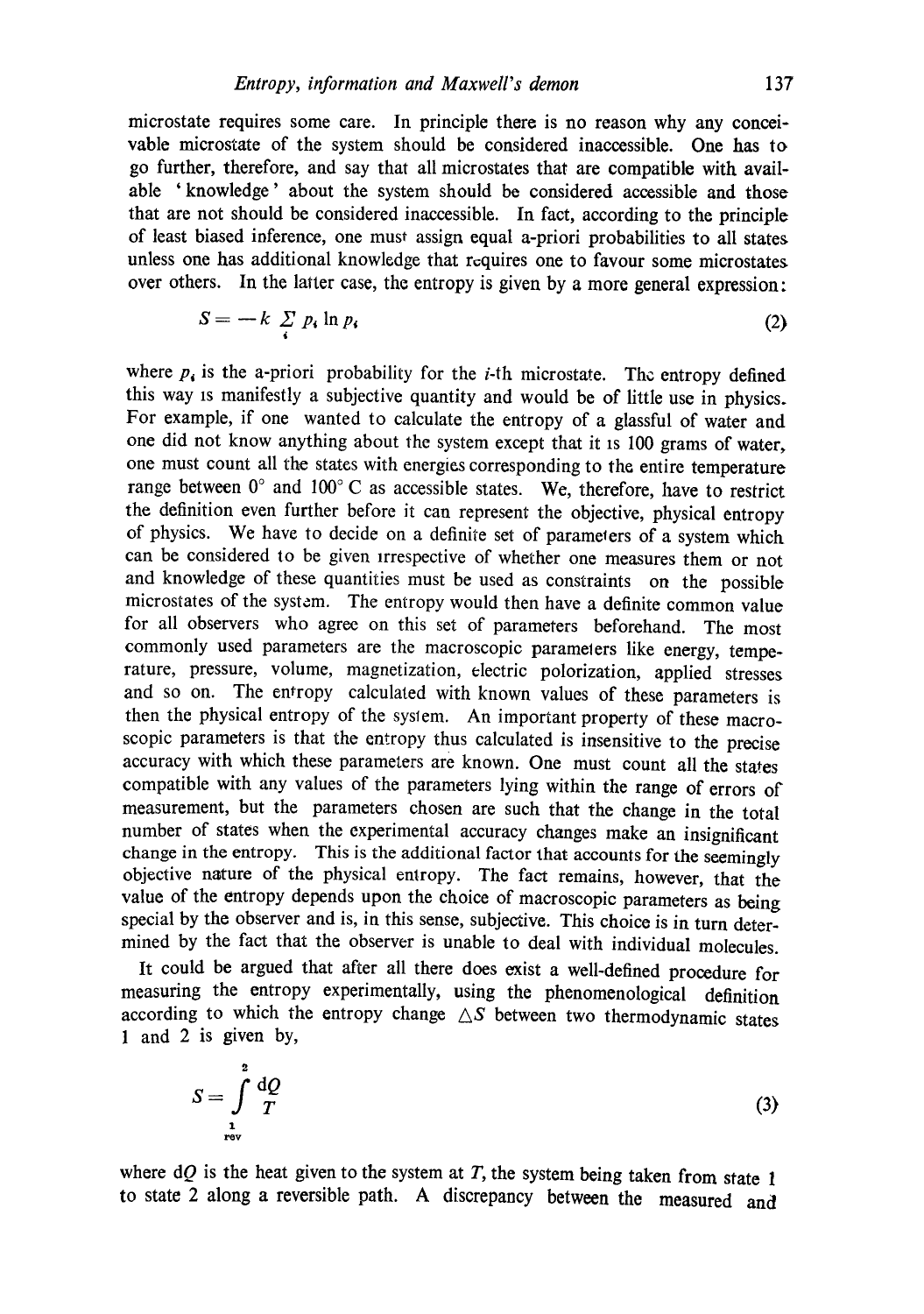calculated values would then presumably be revealed if the observer lacked some knowledge about the system; This is, however, not true. The reason lies in the requirement that the process used for calculating the entropy change be *reversible.*  In order to ensure that the transformation from state 1 to state 2 be reversible, the experimenter has to put appropriate constraints on the system to prevent the process from proceeding irreversibility. *The ability of an observer to put enough*  constraints on the system to make the process reversible would depend upon the observer's knowledge about the system, thus bringing in the same element of sub*jectivity in the measured entropy as in the calculated entropy.* For example, if we have two different gases which are allowed to mix, an observer who knows that the gases are different can use a semi-permeable membrane and obtain a certain maximum amount of work during the mixing by making the mixing infinitesimally slow. He can then supply the required amount of heat quasi-statically to bring the mixture to its original temperature, thus measuring an entropy increase. On the other hard, for the observer who does not know that the gases are different, nothing happens during the mixing and he measures no entropy increase.

Thus if all observers were unaware of certain degrees of freedom of the system, they would make the same mistake in the measured as well as in calculated values of entropy and would still agree. We can therefore make the following addition to Jaynes' assertion (Jaynes 1957  $b$ , p. 172): " Even if the class of experimentally reproducible phenomena do not differ from the class of phenomena predicted by maximum entropy inference, new laws of physics, or new kinds of physical states could be involved. "

# **3. Quantum measurement problem**

In quantum mechanics the problem of measurement has a status which is quite different and much more fundamental than the corresponding problem in classical mechanics. A measurement performed on an arbitrary state of a quantum system results in an unpredictable and indeterminate collapse of the original state onto one of the eigenstales of the observable being measured. The state of the system after the measurement is in general different from the state before the measurement. From the results of a quantum measurement, therefore, one cannot reconstruct the state before the measurement ; one can only make statistical predic tions about the outcome of future measurements. Putting it very simply, the basic characteristics of a classical measurement namely-when you look you see what is already there--is not shared by a quantum measurement.

It can be said that the problem of measurement in quantum mechanics contains the essence of all that is mysterious in quantum mechanics. The problems of w ve-particle duality, the uncertainty principle, non-locality, non-separability, etc. are in one way or the other, related to the fundamental enigma presented by quantum mechanics, namely why should the state function collapse during a measurement ? The technical aspects of the measurement problem and the various solutions proposed have been widely discussed in the literature (d'Espagnat 1971  $a, b$ ) we shall therefore not repeat them here.

Our own standpoint is that the essence of the problem lies in that nature admits of a much larger manifold of states--the manifold of quantum states--rather than the restricted manifold of classical states that we, as classial observers, are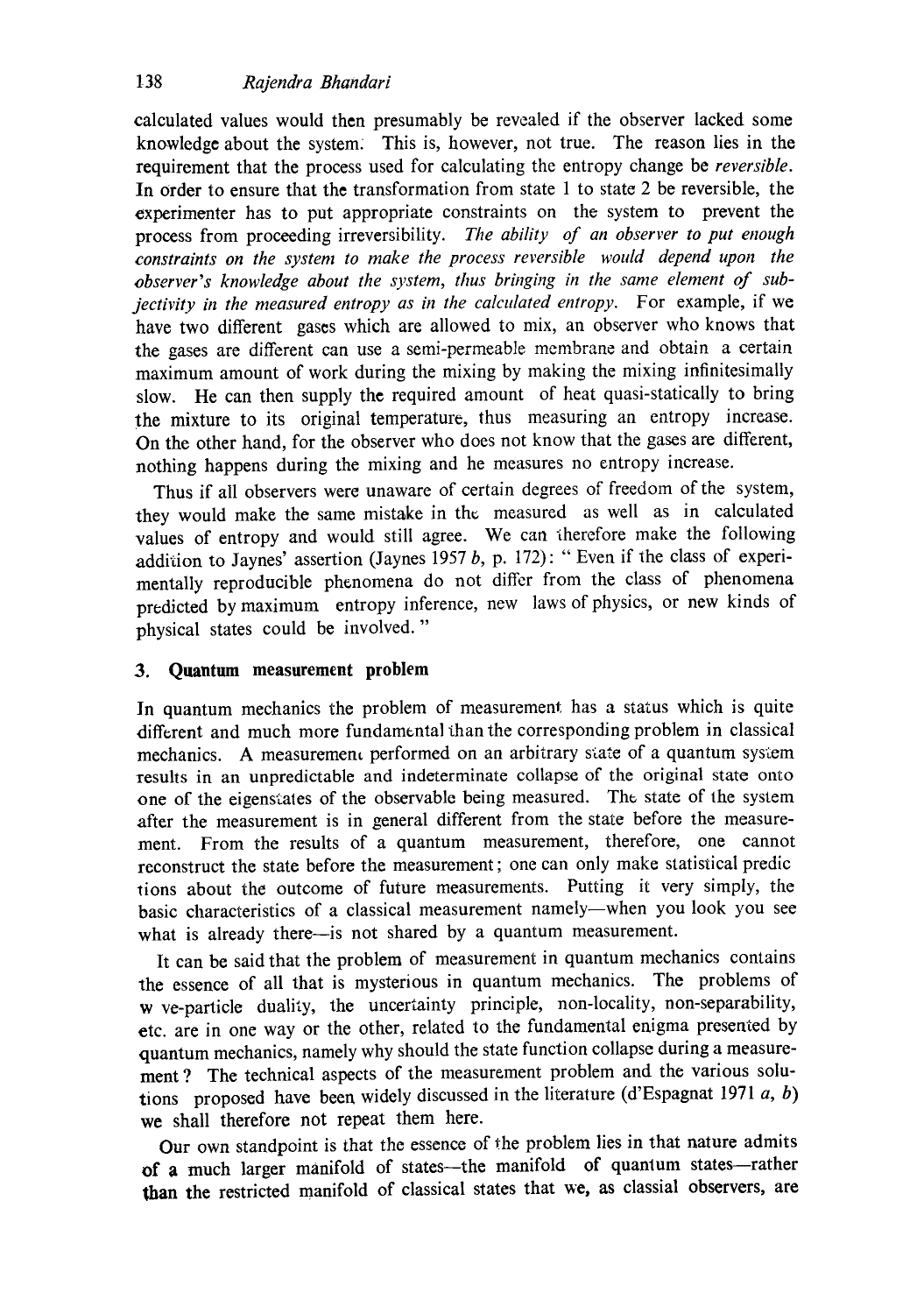able to observe. By classical states we mean states that describe objects, each having a well-defined position in a three-dimensional space at every instant and fields having a well-defined value at every point in this three-dimensional space at each instant. By classical observers we mean observers who are able to perceive directly only those states that satisfy these requirements. Every phenomenon of our direct experience therefore satisfies these requirements. Our indirect experience of quantum phenomena tells us, however, that these requirements are not satisfied by phenomena at the quantum level. As long as we are classical observers, therefore, we can never observe phenomena at the quantum level directly. We can observe quantum phenomena only *via* the effects they produce on phenomena at the classical level. It is this necessity of indirect observation through the intermediary of classical states that causes quantum states to collapse during an act of measurement. For a hypothetical observer who is not restricted **to** observing only the manifold of classical states, but is sensitive to all quantum states, wave collapse should not occur. We shall call such an observer a nonclassical observer.

The belief stated above that the classical nature of all human observers is an important element in understanding the mystery of quantum mechanics is **not**  new. Niels Bohr emphasized the point quite strongly in his discussions of the epistemological situation in quantum mechanics (Bohr 1958). In these discussions, however, the classical nature of a human observer has been taken more or less as a fundamental and immutable fact of human existence. Consequently, the implications of the existence of a non-classical observer have received little attention. We believe, however, that there is no logical basis for excluding the possibility of such an observer and that it should be considered as the modern analog of Maxwell's demon.

Before attempting to speculate on what features this non-classical observer must have in order to 'see' quantum phenomena without a collapse we must ask the question: What makes us classical observers ? To answer this question, we suggest the hypothesis that ' it is our commitment to a minimal set of concepts as being the *a-priori* pre-condition of experience which makes us classical observers, these concepts being a three-dimensional space, an absolute time, isolated objects which include massive objects as well as massless fields, the principle of casuality, etc.' The reasons for our being classical observers according to this hypothesis are purely psychological, hence not absolute. The seemingly inevitable nature of these concepts only reflects their deep-rootedness. The minimum requirement the non-classical observer must satisfy, therefore, is freedom to observe phenomena more general than objects moving in a three-dimensional space.

### **4. Macroscopic and classical levels--are they the same ?**

In classical statistical thermodynamics, we work in terms of two levels, the macroscopic and the microscopic levels. The microscopic level is assumed to describe things as they ' really are' and as they ' really happen'. The macroscopic level describes things as they appear to us. Moreover as we have seen already, the **macroscopic level provides the** parameters which may be taken to be given whether or **not one** measures them, while the parameters at the microscopic level, for **example atomic positions and** velocities, cannot be **considered as being known unless one measures them.**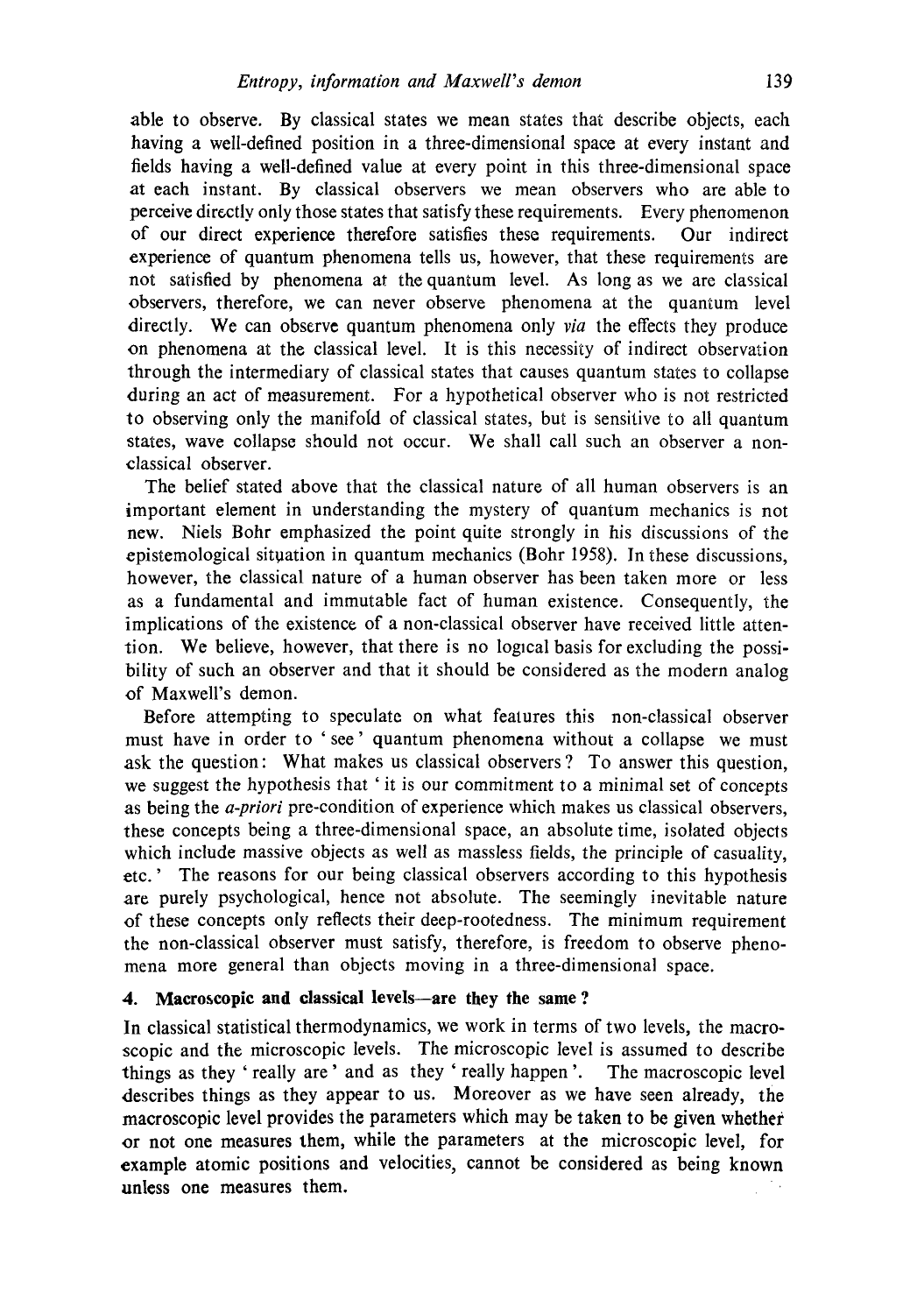# 140 *Rajendra Bhandari*

When faced with the question as to why the two levels are different, in other words, why do we not see things as they really are, one has to resort to arguments which are ad-hoc and are not part of the main scheme of quantitative physical laws. For example, one says our senses are too crude to follow the rapid motions of atoms, our eyes are too crude an instrument to resolve extremely small distances or one says our brains have a limited capacity to process information and so on. The necessity of such arguments, in our view, implies the existence of an extraphysical and indeterministic element in the total process of cognition. If the entire process of cognition were subject to deterministic physical laws, there would be no room for any randomness. The aim of physics, however, is to explain observed phenomena. As such there is no principle or clear-cut postulate in classical statistical thermodynamics that determines why the separation in orders of magnitude of the two levels should be what it is. The explanations of observed phenomena in terms of statistical mechanics are, in this sense, incomplete.

When we come to quantum mechanics, once again we find two levels—the quantum level and the classical level. The distinction here is more subtle and is not as gimple as between big and small or between what appears and what really is. The classical level consists of phenomena that can be described in simple everyday concepts of objects, space, time, motion, casuality and so on. The quantum level consists of phenomena that, by implication, do take place but cannot be described in terms of the above concepts. Usually it is the phenomena at extremely short distances and at short time scales that show quantum behaviour. There are phenomena, however, that show quantum behaviour over 'macroscopic' distances.

Unlike the distinction between 'microscopic'and'macroscopic'in classical statistical mechanics, we have in this case, however, a fundamental physical constant h that determines the separation between the quantum and the classical levels. The question as to why are there two levels, though not answered, is faced much more directly in this case. We have dealt with this already while discussing the quantum measurement problem.

The important suggestion we wish to make in this section is that the above two distinctions---that between microscopic and macroscopic and that between quantum and classical which have, *a-priori,* nothing to do with each other, are really the same. In other words, *the macroscopic regime of classical statistical mechanics and the classical regime of quantum mechanics are the same.* 

This provides an important link between statistical thermodynamics and quantum mechanics. With this link, we have taken at least one step further towards explaining the special status assigned to macroscopic parameters in statistieat thermodynamics, for we can say that macroscopic parameters are the ones that behave classically and are, therefore, special for us as classical observers.

# **~. Irreversibility in quantum measurement**

The most fundamental and widely discussed enigma in statistical mechanics is the irreversibility of macroscopic phenomena, which cannot be explained entirely **in** terms of microscopic phenomena. It provides the strongest challenge to the view that phenomena on the macroscopic scale can be 'explained' in terms of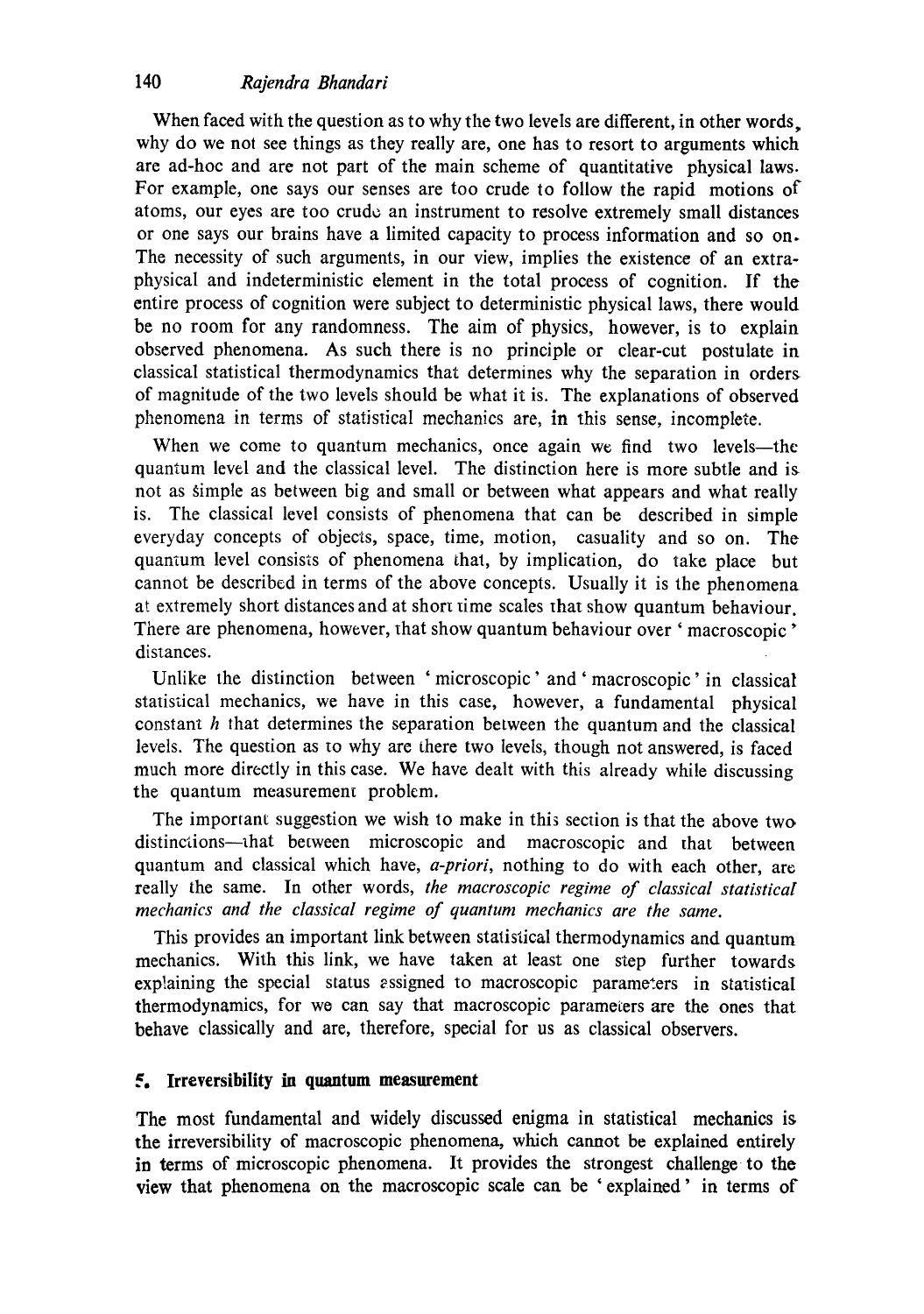microscopic phenomena. The quantitative description of irreversibility is given in terms of an increase in entropy, which accompanies every macroscopic process. In order to derive the increase in entropy of a system containing a large number of degrees of freedom, one has to introduce new features in the description of the time evolution of the system in addition to the dynamical laws of time evolution (ter Haar 1954). These features are, statistical averaging over macroscopic distances and time scales, also called coarse-graining. The justification usually given for these additional steps is the macroscopic nature of our measurements. It is implied in the argument that entropy increase occurs only for observers who are unable to make microscopic measurements.

We propose in this section that:

(1) The entropy increase belongs only to phenomena as they are observed and not to unobserved phenomena and

(ii) the state-collapse involved in any observation of a microscopic phenomenon by a classical observer is the cause of irreversibility and that of entropy increase in the observed phenomenon.

The complete quantum measurement can be looked upon as a two-stage process for this purpose, *i.e.*, the state collapse proceeds in two steps:

(i) In the first step, the wave-function of the combined system consisting of lhe object of measurement and the measuring instrument goes from a pure wavefunction to a density matrix which is diagonal in the basis of the eigenstates of the observable being measured. This step involves an entropy increase related to the *loss of information* on the relative phases of the basis states in the original state. This is the 'unread measurement'.

(ii) In the second step, the apparatus is read by an observer and the density matrix collapses to a pure state corresponding to a definite value of the observable being measured. This step involves an entropy decrease corresponding to the gain of information about the actual state of the system.

The first step involving an entropy increase is a purely quantum mechanical feature and has no analog in a classical measurement. The second step is the entropy decrease associated with every classical measurement as discussed by Brillouin and others. The relation between entropy and information established by Szilard and Brillouin by pointing out the minimum negentropy required for obtaining information applies to the second step and saves the second law for classical observations. After taking this negentropy into account we are assured that the entropy of the observed universe goes on increasing.

The main problem, however, is to explain this universal entropy increase. It is the first step, we believe, that accounts for just this. Any observer for whom the state must collapse during an observation sees irreversible behaviour and entropy increase.

### **6. Entropy associated with concepts**

In the previous section we asserted that irreversible behaviour is seen by any observer for whom the state must collapse during an observation. We have also argued that the state must collapse during an observation for any observer whose conceptual framework does not admit all states allowed in nature. For such an observer, the entropy of the observed universe goes on increasing. In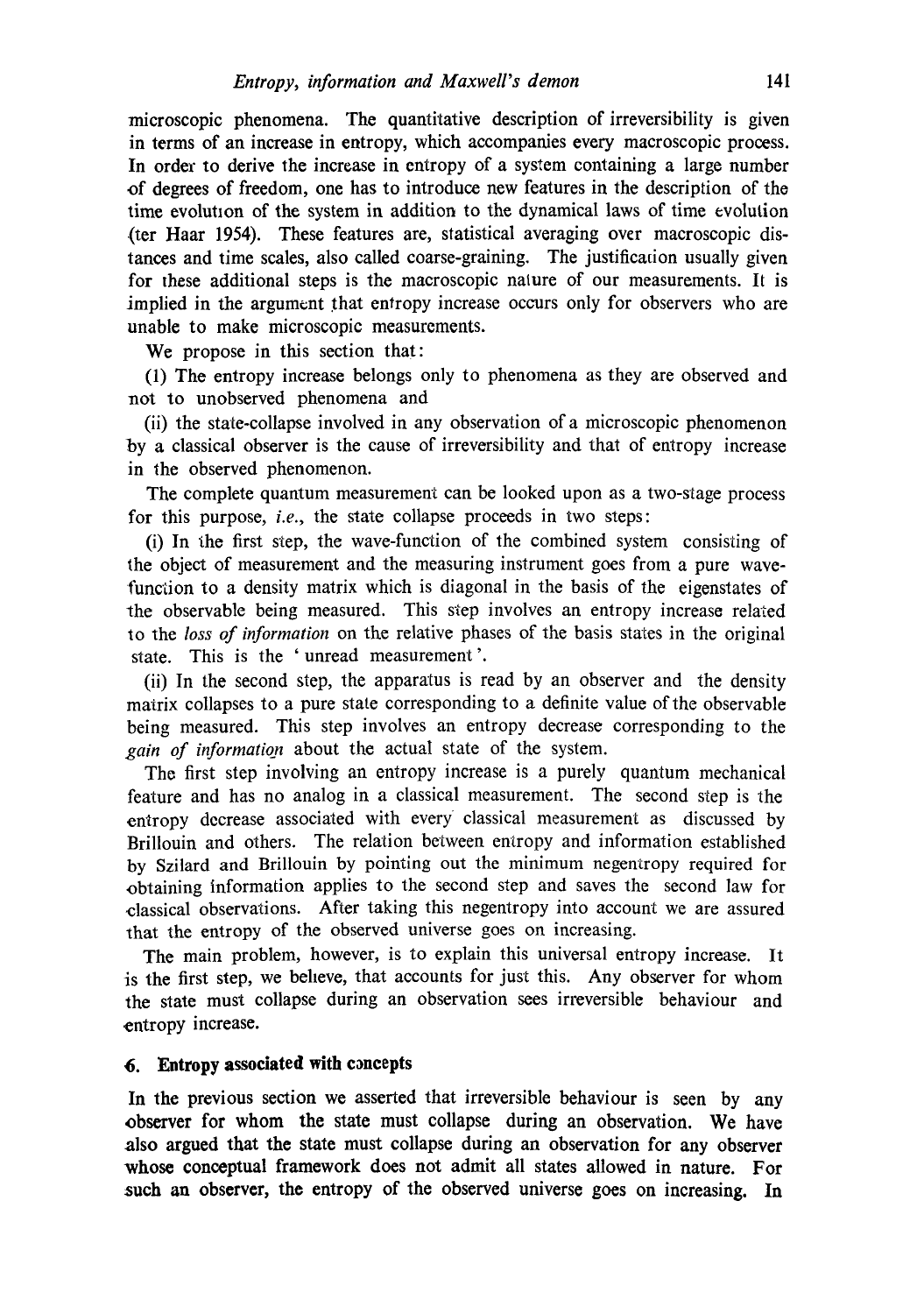### 142 *Rajendra Bhandari*

this section, we shall analyse the relation between statistical entropy, information and 'knowledge ', keeping in view the possibility of a variety of observers each with a different conceptual framework and shall draw some conclusions regarding the nature of an observer who never sees an entropy increase and for whom the universe is, therefore, always in thermodynamic equilibrium.

A quamiiative measure of information involves three things (Tribus and Irvine 1971); (i) a well-defined question  $Q$ , (ii) a set of all possible answers to the question O and (iii) a measure of our knowledge X about the question  $Q$ . The knowledge X determines the *a-priori* probabilities  $p_i$  that we should assign to the various possible answers i. In a state of total ignorance or no knowledge about Q we assign the same value to  $p<sub>i</sub>$  for every answer i, simply because there is no reason to prefer any one answer io any other. If we know the correct answer with certainty, we assign  $p_4 = 1$  to the correct answeer and  $p_4 = 0$  to all other answers. The most appropriate quantitative measure of our ignorance (or knowledge) about the qeustion Q is found to be the function  $S(Q/X)$ , first defined by Shannon as,

$$
S(Q/X) = -K \sum_{i} p_i \ln p_i \tag{4}
$$

where K is a constant that depends upon the choice of units and  $p_i$  is the probability that the answer  $i$  is the correct answer. These must satisfy the relation:

$$
\sum_{i} p_i = 1 \tag{5}
$$

The function *S* ( $Q/X$ ) has all the properties desired of a measure of ignorance. For example, it has the property of additivity for ignorance about two completely independent questions. It has a maximum value when all  $p \uparrow s$  are equal, which is intuitively the state of maximum ignorance about the question  $Q$  and so on.

The function *S* ( $Q/X$ ) acquires all the properties of entropy in statistical mechanics. if we (i) identify Q with the question : 'What is the exact microstate of the system?' (ii) identify  $p_i$  with the probability that the system is in the *i*th microstate and (iii) replace the constant K by Boltzmann's constant  $k$ . A state of maximum entropy then corresponds to maximum ignorance about the actual microstate of the system, when all  $p_i$ 's corresponding to the possible answers are equal.

The important point we wish to bring out in this section is that even in the state of supposed total ignorance about the question  $Q$ , when all  $p_i$ 's corresponding to the possible answers are equal and  $S(Q/X)$  has its maximum value, we do have some 'knowledge' about the system. This is the knowledge that goes into constructing the possible answers to the question  $Q$ , i.e., for constructing the possible microsiates of the sysiem. Before we can construct the possible microstates of a system, we have to start with a minimal set of concepts and assumptions to which the states of the system must conform under all circumstances of interest. We propose that this knowledge should also be considered as contributing to the negentropy of the system, because after all, the use of a given set of concepts can be looked upon as putting  $p_{\ell} = 0$  for all states that contradict these concepts. For example, in constructing the possible microstates of an ideal classical gas, we have to assume that the gas consists of a fixed number of immutable particles, that each particle is completely described by assigning three position coordinates and three, velocities in a classical three-dimensional space.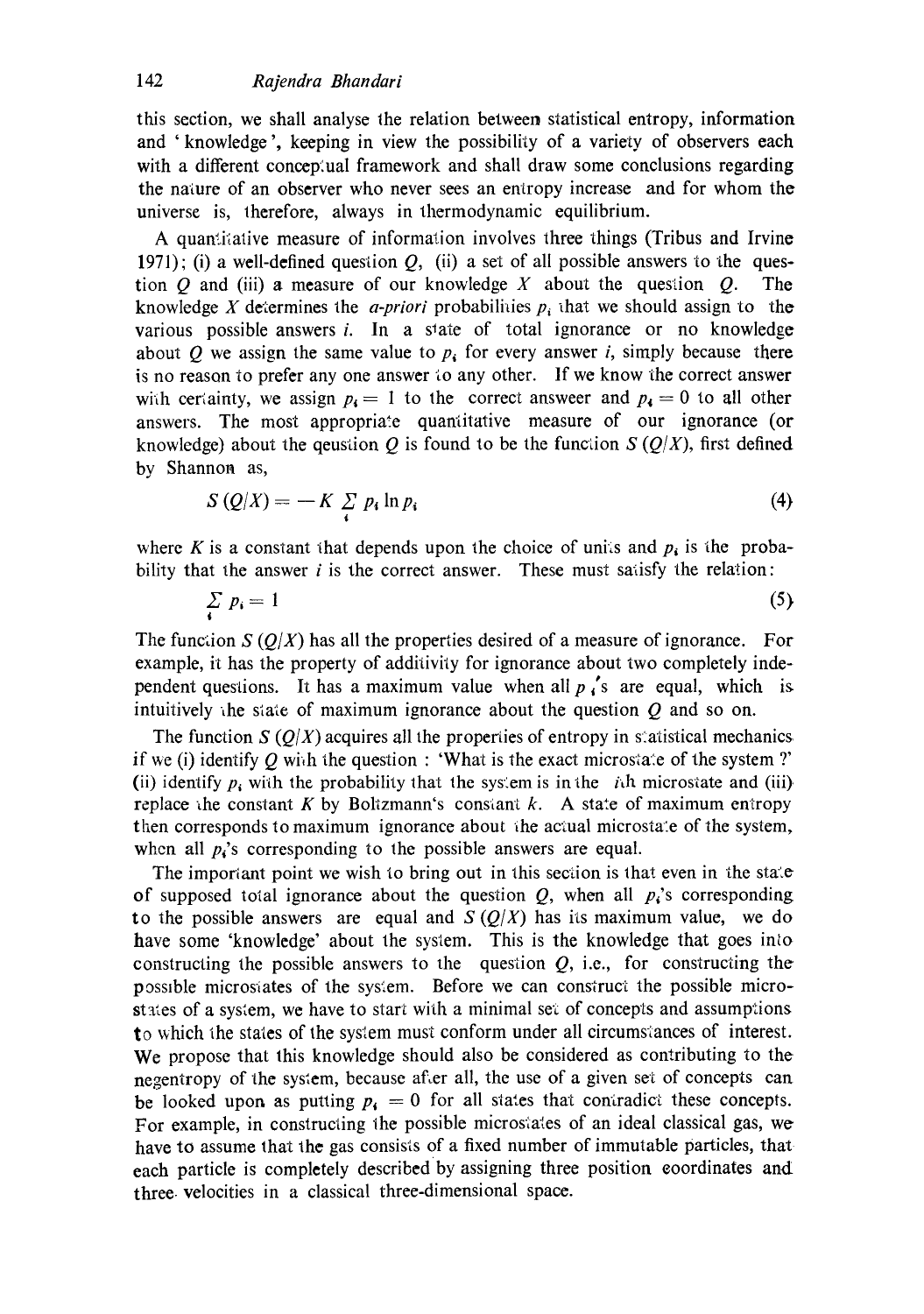We know, however, that each of these concepts and assumptions has its limits and ceases to be relevant for the same mass of gas under different conditions. For example, if the gas were heated to a temperature high compared to the binding energies of electrons within the atoms, we would have to consider a new set of assumptions regarding the number of particles, etc. If the system were heated to still higher temperatures, at temperatures large compared to the rest energies of electrons and protons, one would need a further new set of assumptions and even concepts before one can construct possible states of the system. In each successive step, we have an enlargement of the total set of states accessible to the system associated with relaxation of certain constraints which are appropriate at one level, but not at the next.

We therefore propose, as a very qualitative hypothesis, that 'every set of concepts and assumptions used to construct the possible states of the universe has associated with it a certain amount of negentropy; the more restrictive the concepts, the larger is the negentropy '. It follows that the state of absolute maximum entropy occurs for an observer *who has no concepts whatsoever.* For such an observer, there is no room for any entropy increase in the universe, because this observer already considers all states as being equally probable and does not put  $p_i=0$  for any state, even unconsciously. This is the only state, in our view, which can be called a state of true thermodynamic equilibrium for the observed universe. Such a universe, quite properly speaking, has no structure, no particles, no laws and no time-evolution.

#### **7. Non-separability and entropy associated with the concept of isolated objects**

To illustrate the idea developed in the previous section, we shall consider as an example the concept of isolated objects and show that there is a negentropy associated with this concept. It has been well known that the concept of isolated objects is difficult to maintain for quantum systems. The problem is related to the famous ' Einstein-Podolsky-Rosen paradox' *(see* d'Espagnat 1971 a, Ch. 7,9).

We call something an isolated object if at each instant we can assign to it a definite state such that this state is independent of the state of every other object. In other words, the results of measurements made on an isolated object are independent of the results of measurements made on any other object. This requires that the object have or have had no interaction (hence correlation) with any other object. No two objects in the universe can therefore be considered as completely isolated. In classical mechanics, however, objects separated from each other by a large dislance come arbitrarily close to being isolated objects, for the simple reason that all interactions fall off with distance. In case of quantum systems, the situation is different. Correlations between quantum systems do not necessarily fall off with distance. If we have a pair of quantum systems which have interacted at some instant in the past, none of the two systems can, in general, be assigned a state in which the result of measurements made on one system is independent of the result of measurements made on the other system, no matter how far apart the two systems are at a later instant.

The essence of the problem is in the principle of superposition that applies to the states of quantum mechanical systems. The state of a quantum mechanical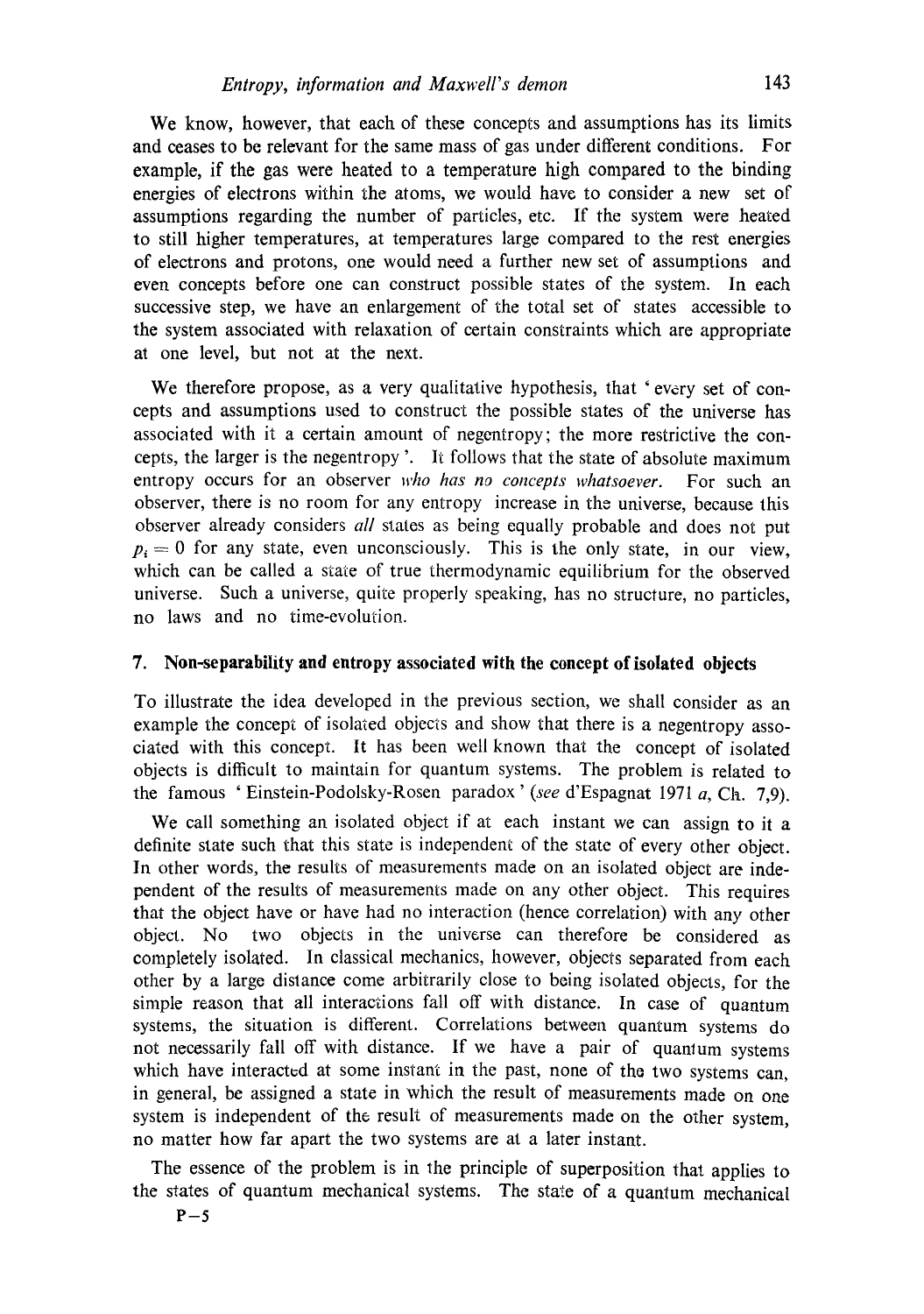system is completely described by a wave-function. Let us consider two quantum mechanical objects 1 and 2. Let us label the possible states of object 1 by  $\phi_i$  and those of object 2 by  $\psi_i$ . A general quantum state  $\phi$  of object 1 is then given by

$$
\phi = \sum_{i} a_i \phi_i
$$
  
while that of object 2,  $\psi$  is given by,  

$$
\psi = \sum b_i \psi_i
$$

*J*  where  $a_i$  and  $b_j$  are complex numbers satisfying  $\sum_{i} |a_i|^2 = \sum_{j} |b_j|^2 = 1$ . A general quantum state  $\Psi$  of the combined system consisting of objects 1 and 2 is then given by

$$
\Psi = \sum_{i,j}^{\tilde{Z}} C_{ij} \phi_i \psi_j.
$$

According to the criterion mentioned earlier, the combined system can be considered as consisting of two separate objects only if the state  $\Psi$  could in general be written as a simple product of a suitably chosen state  $\phi$  of object 1 and a suitably chosen state  $\psi$  of object 2. This is, however, not true. The set of all states  $\Psi$  is larger than the set of all states  $\tilde{\Psi}$  which are of the form

$$
\tilde{\mathbf{\Psi}}=\phi\psi.
$$

In treating the system as consisting of two separate objects, therefore, we restrict

the possible states of the system to the set  $\tilde{\Psi}$ , which is smaller than the set  $\Psi$ . This restriction should be considered as constituting 'knowledge' about the system, hence as contributing to the negentropy of the system.

In the case of quantum systems we do not make this restriction because states of coupled quantum systems which are of the more general type  $\Psi$  are easily observed. Quantum objects cannot, therefore, be considered as separate, independent objects. The entropies of two quantum objects will, for the same reason, not be additive. This can be seen very easily.

Let us consider the system of two coupled quantum mechanical objects discussed earlier. Let the combined system be in a pure state  $\Psi$  given by

$$
\Psi = \frac{1}{\sqrt{2}}\left[\phi_1\psi_1 + \phi_2\psi_2\right].
$$

The entropy S of the combined system, being in a pure state, is zero. The entropy of each of the individual systems is given by

 $S_1 = S_2 = -kTr \rho \ln \rho$ 

where  $\rho$  is the density matrix of each of the individual systems in the basis of the states of that system alone, *i.e.*, in the basis of  $\phi_i$  or  $\psi_i$ . This is given by,

$$
\rho = \begin{pmatrix} \frac{1}{2} & 0 \\ 0 & \frac{1}{2} \end{pmatrix}
$$
  
Clearly,  $S_1 = S_2 > 0$ . Hence  $S_1 + S_2 > 0$  and therefore  
 $S \neq (S_1 + S_2)$ .

The important fact that emerges from this analysis, however, is that in the realm of classical objects where we do make the approximation of separate objects whose entropies are additive, the total system consisting of all ' objects' has a negentropy associated with the fact that the system has been broken up into separate objects.